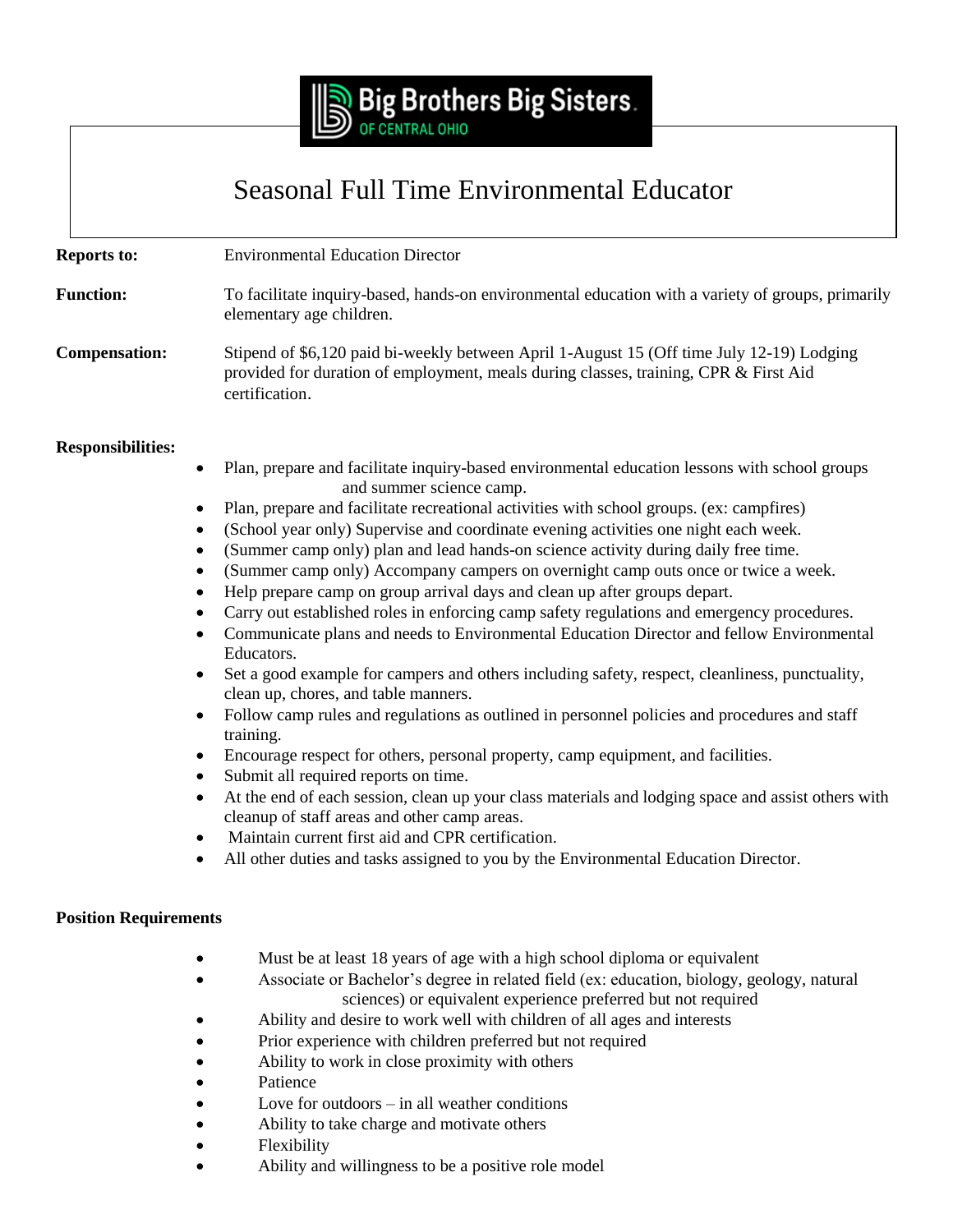- Appreciation and respect for all races, genders, cultures, religions, orientations, and abilities
- Willingness and ability to foster self-esteem, cooperation, courage, kindness, responsibility.
- Willingness and ability to work long hours with a positive attitude.
- Physical ability to participate in all camp activities (i.e., hiking, ropes course, etc.)
- Physical ability to respond appropriately to situations requiring first-aid and to assist campers in other emergency situations.

## **Position Standards**

*Relationship Building –* Effective performers understand that leadership is about establishing and maintaining productive relationships. They like interacting with people and are good at it. They devote appropriate time and energy to establishing and maintaining networks. They initiate contacts readily and maintain them over time. They are able to utilize relationships to facilitate business transactions.

*Initiative –* Effective performers are proactive and take action without being prompted. They don't need to wait to be told what to do or when to do it. They see a need, take responsibility, and act on it. They make things happen.

*Adaptability –* Effective performers are flexible. They adapt quickly and positively to change. They are to open to and actively solicit new ideas and opinions. They are able to adjust their lesson to fit the needs and interests of their students.

*Energy* – Effective performers have a high level of energy. They have the stamina and endurance to handle a substantial workload and emotional load. They are able to maintain a fast pace and continue to produce even in exhausting circumstances, while knowing when to ask for help and maintaining self-care.

*Teamwork Skills –* Effective performers create and maintain functional work units. They understand the human dynamics of team formation and maintenance. They formulate team roles and actively recruit and select to build effective workgroups. They develop and communicate clear team goals and roles, and provide the level of guidance and management appropriate to the circumstances. They reward team behavior and foster a team atmosphere in the workplace.

*Organizing & Planning –* Effective performers have strong organizing and planning skills that allow them to be highly productive and efficient. They manage their time wisely and effectively prioritize multiple, competing tasks. They plan, organize, and actively manage meetings for maximum productivity.

*Composure* - Effective performers maintain emotional control, even under ambiguous circumstances. They are able to demonstrate emotions appropriate to the situation and continue performing steadily and effectively.

*Creativity -* Effective performers generate original ideas, encourage new ways of thinking, explore options, and develop innovative solutions. They challenge pre-existing conceptions and offer alternatives. They find new ways to look at old problems. They encourage others to challenge old assumptions and try innovative improvements.

*Growth Orientation* - Effective performers continually look for business growth opportunities. They take action to improve things, always striving for bigger and better. They constantly think in terms of expanding the business, always looking for new ways to achieve competitive advantage. They consider business growth an imperative.

*Integrity -* Effective performers think and act ethically and honestly. They apply ethical standards of behavior to daily work activities. They take responsibility for their actions and foster a work environment where integrity is rewarded.